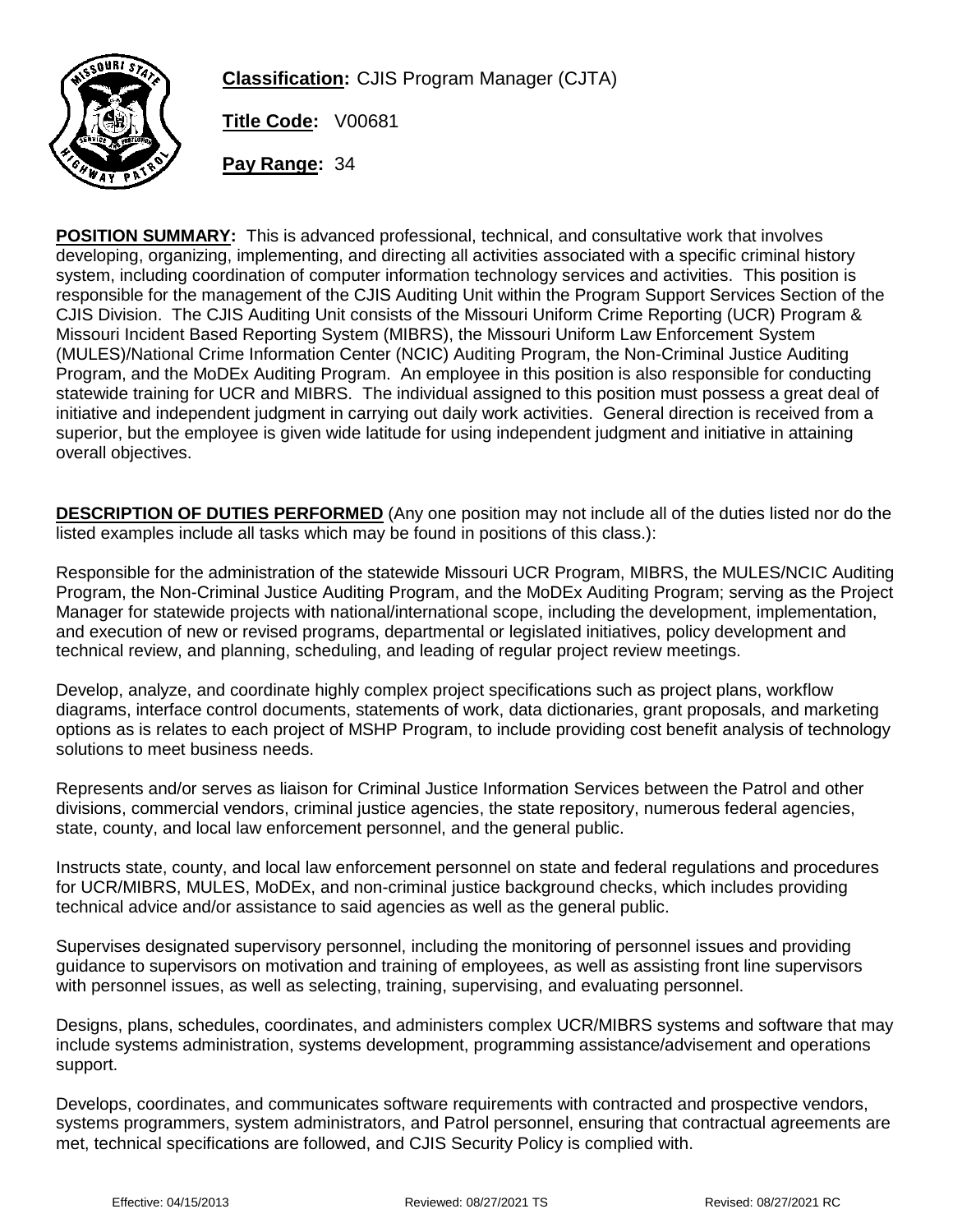## **Classification:** CJIS Program Manager (CJTA) **Page 2** Page 2

Provides technical support for both internal and external organizational computer systems and databases that span multiple platforms and contain numerous interfaces relating to UCR/MIBRS, MULES, and MoDEx; serves as a liaison for the organization in the areas of technology and/or infrastructure development.

Provides consultative guidance in specific areas of expertise, i.e., UCR/MIBRS, MULES, MoDEx, Non-Criminal Justice background cheaks, auditing, and training.

Provides technical expertise in computer systems design and/or network administration of databases developed and utilized as part of UCR/MIBRS, MULES, and MoDEx systems and/or other information technology specialties, including the programming, development, and/or evaluation of quality control procedures and hardware/software standards.

Assists in the development of technical and/or budget documentation as it relates to grant requests, decision items, preparation of fiscal notes, drafting of state rules and regulations, disaster planning, etc. as needed. This includes the drafting and submission of grant applications for federal funding for current and future UCR/MIBRS, MULES, and MoDEx initiatives.

Evaluates system performance and efficiency relating to both current performance and future anticipated workload requirements.

Assists the Assistant Director in organizing and planning annual training conferences and symposiums; coordinates workshops and makes presentations on the latest developments and changes to UCR/MIBRS, MULES, MoDEx, and Non-Criminal Justice background checks to criminal justice agencies, civil agencies, and/or the general public as needed.

Coordinates, communicates, and provides advisement to Staff as requested in the development of short and long range training and auditing goals, participate in policy development and implementation, and evaluate impact of policy changes both the staff adn client criminal justice community.

Researches agency programs, policies, objectives, regulations, and operating procedures to determine best practices for methods of auditing, training, statistical analysis, and publication.

Provides training/information to law enforcement agencies throughout the state via information submitted for publication in the CJIS newsletter, MSHP CJIS Website, CJIS Launchpad, etc.

Coordinates and assists the writing/development of requests for proposals and/or bid specifications for hardware and/or software purchases as well as evaluate bid responses; assists in vendor conferences relating to specific areas of expertise during the bid process as needed.

Organizes, facilitates, and provides research and support for FBI audits, to include the modification of training curriculums addressing any identified deficiencies.

Acts as editor of the quarterly CJIS Newsletter and CJIS Annual Report; develop and disseminate UCR, NCIC, MULES, NDEx, MoDEx, and IT Security information to the Missouri criminal justice community.

Serves as editor and contributing author on the Missouri Statistical Analysis Center's annual "Crime in Missouri" publication.

Reserach, compile, and submit monthly UCT compliance reposrt to the Missouri Department of Public Safety.

Reviews all UCR/MIBRS, MULES/NCIC, Non-Criminal Justice, and MoDEx audit documentation.

Performs job related travel as necessary.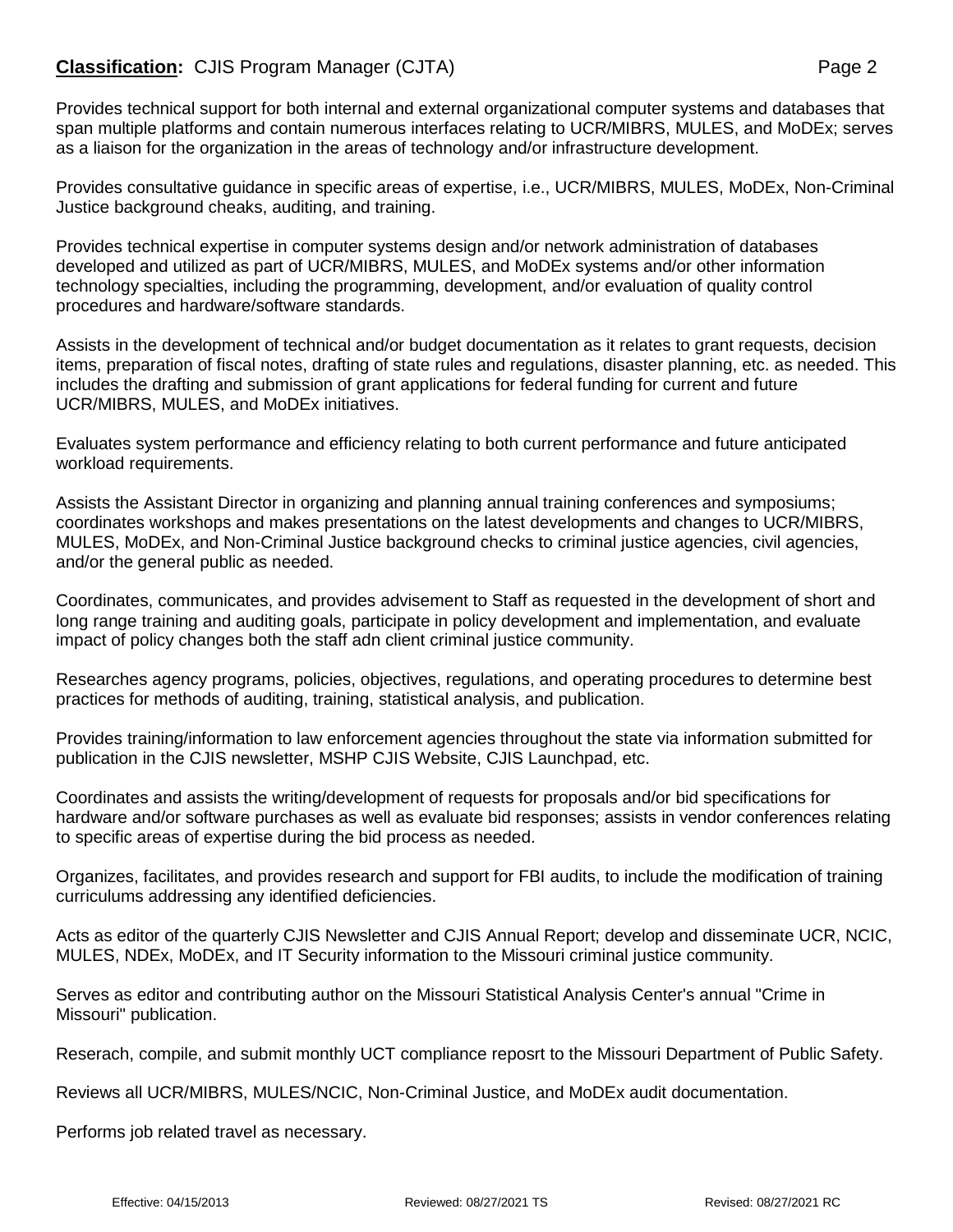Performs other related work as assigned.

**REQUIRED KNOWLEDGE, SKILLS, AND ABILITIES:** Thorough knowledge of the criminal justice system and law enforcement procedures as they relate to CJIS Security Policy, MULES Policy, and EBTS specifications.

Thorough knowledge of state and federal laws, rules and regulations pertaining to the collection, storage and dissemination of criminal records.

Thorough knowledge of criminal history systems.

Thorough knowledge of AFIS functionality, fingerprint classifications, and comparison techniques.

Thorough knowledge of Electronic Biometric Transmissions Standard (EBTS)

Considerable knowledge of basic principles and practices of supervisory and management techniques.

Considerable knowledge of the principles of project management.

Knowledge of decision-making techniques and fundamentals of oral and written communications.

Knowledge of Missouri State Highway Patrol policies, procedures, rules, and regulations.

Knowledge of the procurement process.

Knowledge of the strategic planning process.

Working knowledge of the agency's functions and their inter-relationships.

Must possess excellent communication skills, both oral and written.

Must be skilled in time management techniques and prioritization.

Must possess excellent interpersonal skills to deal effectively with various personalities.

Ability to analyze, direct and manage the implementation of special projects, assignments and programs.

Ability to prepare and maintain standards, policies, procedures, guidelines, and technical manuals.

Ability to provide training sessions, meetings, and briefings at the request of supported agency personnel, and law enforcement or civic entities in a professional manner.

Ability to make presentations before large groups of people in a professional manner.

Ability to monitor and evaluate the work of others.

Ability to perform job related travel.

Ability to multi-task.

Ability to demonstrate excellent management skills.

Ability to provide technical assistance and guidance in work methods and program procedures.